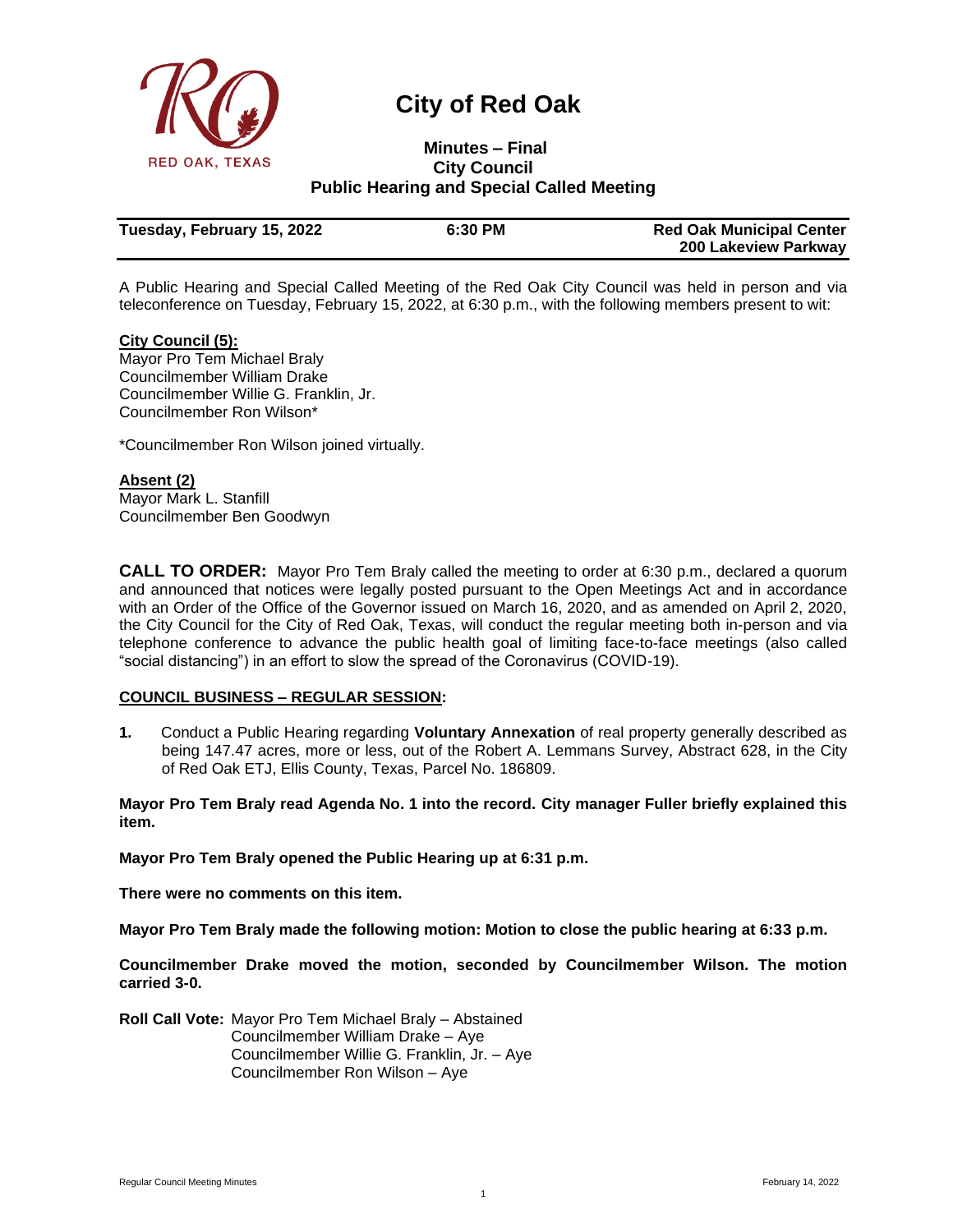$2.$ Conduct a Public Hearing and consider adoption of Resolution No. 22-016R establishing a City of Red Oak Property Assessed Clean Energy Program (City of Red Oak PACE Program); authorizing the Mayor to execute the necessary documents; and, providing an effective date.

Mayor Pro Tem Braly read Agenda Item No. 2 into the record. City Manager Fuller spoke and briefly explained this item.

Mayor Pro Tem Braly opened the Public Hearing up at 6:34 p.m.

Mohamed Sharaf, 3412 Ovilla Rd, Ovilla, TX, spoke in favor of the item.

Dennis McIntyre, 912 N. Forest Ln, Liberty, Missouri, B&B Theatres, spoke in favor of the item.

Mayor Pro Tem Braly made the following motion: Motion to close the Public Hearing at 6:36 p.m.

Councilmember Franklin moved the motion, seconded by Councilmember Wilson. The motion carried unanimously.

Roll Call Vote: Mayor Pro Tem Michael Braly - Aye Councilmember William Drake - Ave Councilmember Willie G. Franklin, Jr. - Aye Councilmember Ron Wilson - Aye

Mayor Pro Tem Braly read item No. 2 into the record to be adopted.

Mayor Pro Tem Braly made the following motion: Motion to approve Resolution No. 22-016R.

Councilmember Franklin moved the motion, seconded by Councilmember Drake. The motion carried unanimously.

Roll Call Vote: Mayor Pro Tem Michael Braly - Aye Councilmember William Drake - Aye Councilmember Willie G. Franklin, Jr. - Aye Councilmember Ron Wilson - Aye **Adopted Enactment No: RES 22-016R** 

Consider adoption of Resolution No. 21-017R of the City Council of the City of Red Oak, Texas,  $3<sub>1</sub>$ approving the terms and conditions of a Professional Services Agreement by and between the City of Red Oak, Texas ("City") and the Texas PACE Authority ("TPA"); authorizing the TPA to administer the City of Red Oak PACE program; authorizing the Mayor to execute the necessary documents; and, providing an effective date.

Mayor Pro Tem Braly read Agenda Item No. 3 into the record. City Manager Fuller spoke and briefly explained this item.

Mayor Pro Tem Braly made the following motion: Motion to approve Resolution No. 22-017R (Mayor Pro Tem Braly made the motion with the correct resolution number.)

Councilmember Wilson moved the motion, seconded by Councilmember Franklin. The motion carried unanimously.

Roll Call Vote: Mayor Pro Tem Michael Braly - Aye Councilmember William Drake - Aye Councilmember Willie G. Franklin, Jr. - Aye Councilmember Ron Wilson - Aye **Adopted Enactment No: RES 22-017R**